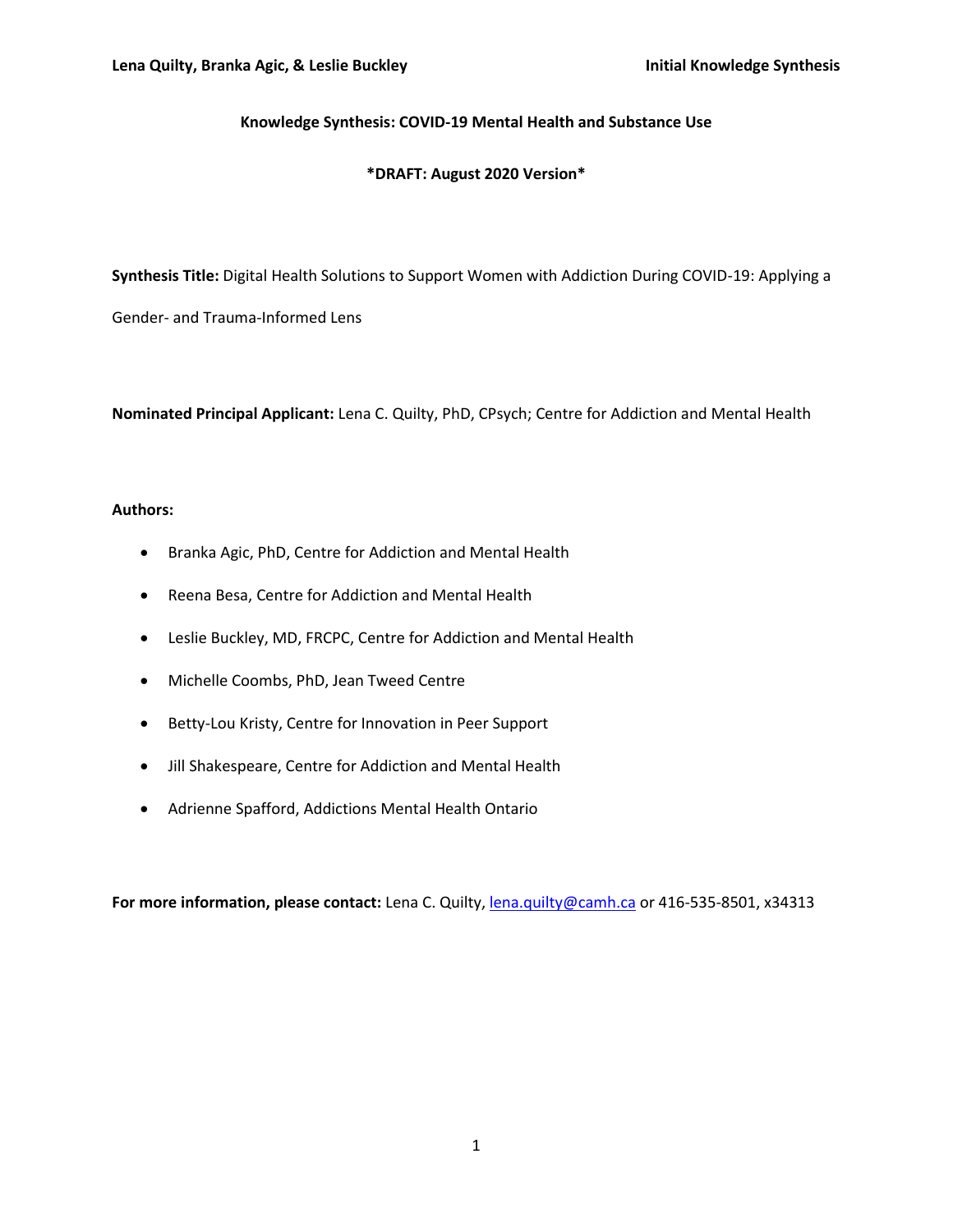## **Table of Contents**

| <b>Background and Rationale</b>                           | 3  |
|-----------------------------------------------------------|----|
| Approach                                                  |    |
| <b>Scoping Review</b>                                     | 4  |
| <b>Resource Rating</b>                                    | 5  |
| <b>Interim Findings</b>                                   |    |
| <b>Scoping Review</b>                                     | 6  |
| <b>Resource Rating</b>                                    | 7  |
| <b>References</b>                                         | 8  |
| <b>Appendix A: Search Strategy for Medline</b>            | 10 |
| <b>Appendix B: PRISMA Flow Diagram</b>                    | 12 |
| <b>Appendix C: Scoping Review Interim Results Figures</b> | 13 |
| <b>Appendix D: Interim Resource Rating Results</b>        | 17 |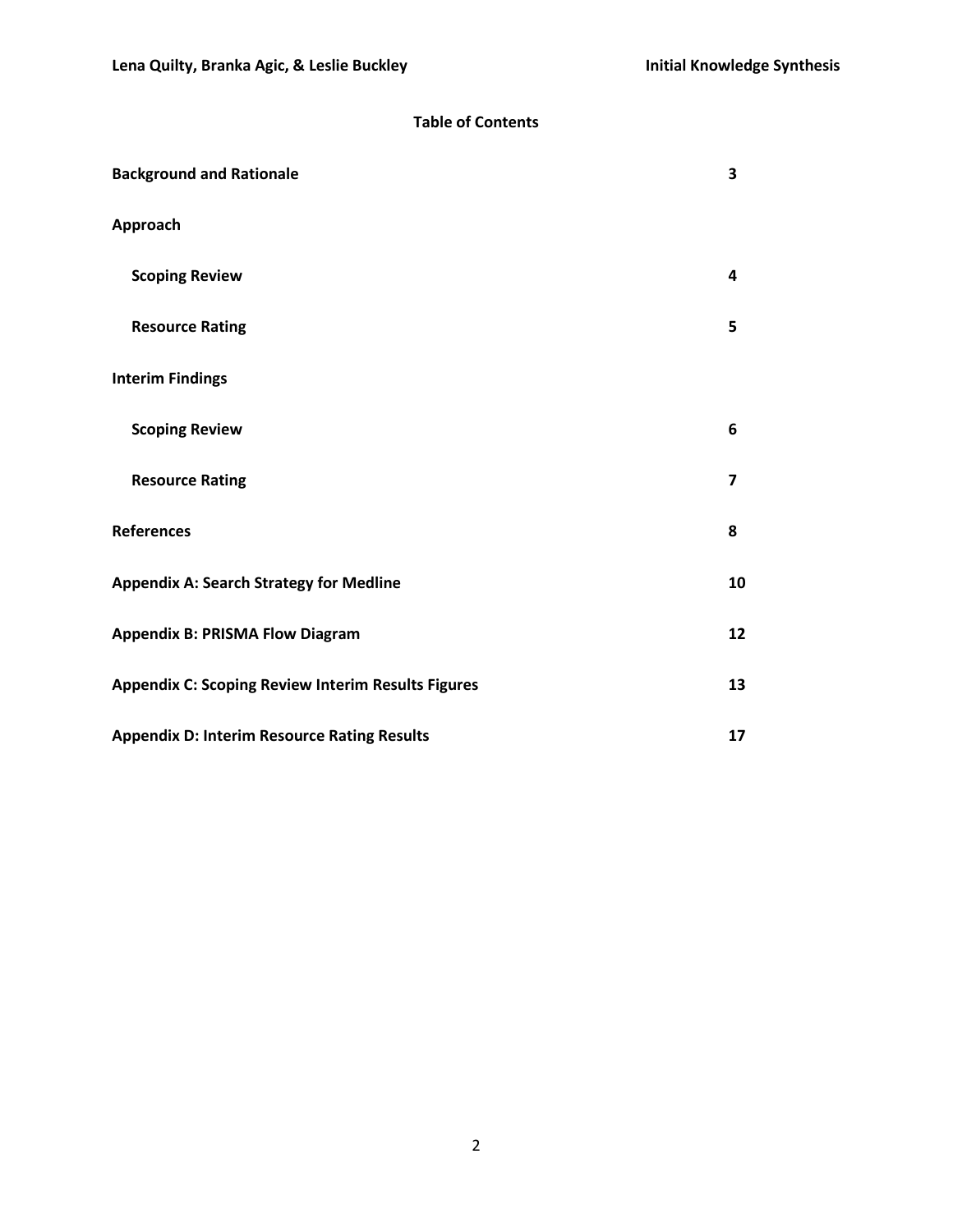#### **Background and Rationale**

Even prior to the declaration of the COVID-19 pandemic, evidence suggested that substance use and associated harms have been increasing in women. For example, alcohol and cannabis use have increased in women over the past decade (1), and most recent estimates suggest that 10% of women in Canada report dependence to illicit drugs (2). Substance use in women is strongly linked to mental health and physical health concerns (3-6). Societal costs associated with substance use in women are widespread, illustrated by growing hospitalizations due to substance use (7) and escalating loss in productivity, now estimated to be >\$15 billion (8).

Despite these trends, women are generally underrepresented in treatment settings (9-10). Research has demonstrated that women experience specific barriers to care, from psychological barriers such as stigma and discrimination to practical barriers linked to caregiving roles and responsibilities, relationship abuse and violence, and more. Best practice guidelines have therefore supported gender- and traumainformed treatment of addiction in women. Gender-informed practices include integrated approaches addressing a wide range of women's needs and are associated with improved recovery, parenting skills, and emotional health (11). Trauma-informed practices follow principles of trauma awareness/ acknowledgment and are also associated with improved user experiences and clinical outcomes (12).

Notably, the gender- and trauma-informed practices that are most appropriate to women with substance use difficulties comprise integrated psychosocial interventions – a format of care that is limited during the COVID-19 pandemic. Similar to other healthcare settings, clinical settings serving women are increasingly turning to digital health solutions to provide support while physical distancing measures are in place. Digital health solutions may overcome several barriers to care experienced by women (13), and effectiveness studies have demonstrated greater engagement of women in digital health compared to in-person services (14).

In response to clinical promise and need, digital health solutions have been implemented rapidly since the onset of the COVID-19 pandemic. To date, most settings have yet to integrate digital health resources to facilitate the provision of gender- and trauma-informed care. Yet, digital health resources for women with addiction have been developed (15-16), and have been effective due to their unique ability to attend to gender-specific issues (17-18). Other resources appear promising and may be readily adapted to include gender- and trauma-informed content. As recently highlighted (19), there is no one digital health resource that is best for those seeking support – rather, the best resources are those that are best matched to specific settings, clinicians, patients, and their needs. The current synthesis therefore aimed to produce the following:

(1) A scoping review of digital health resources for addiction in Canada, including their efficacy in adults who endorse substance use risk/harms, and who identify as women and/or disclose a history of trauma

(2) A rating of digital health resources for addiction in Canada, including the degree to which they incorporate principles of gender- and trauma-informed care

(3) A series of recommendations for service development and implementation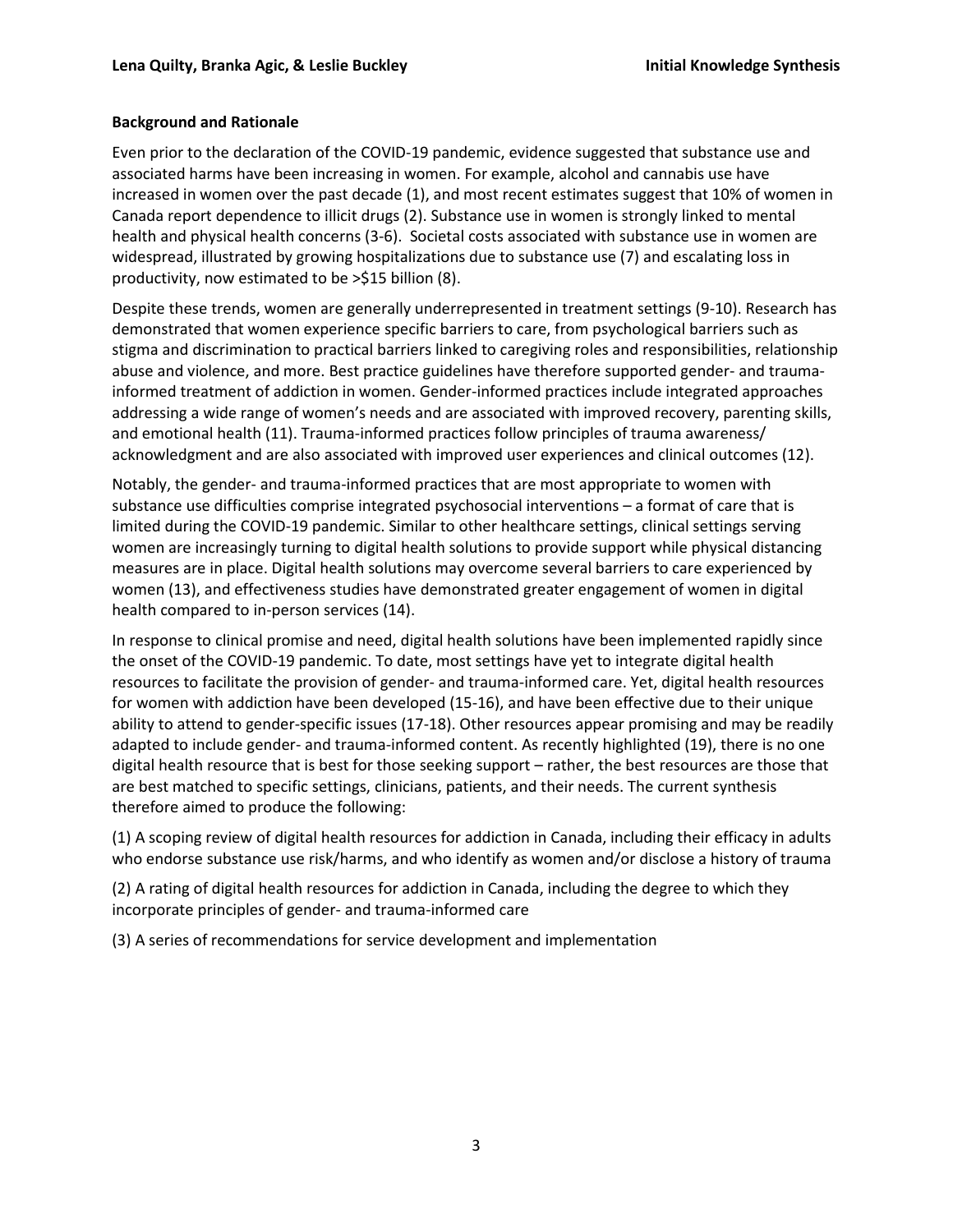## **Approach**

This synthesis consisted of two components:

1. **Scoping Review:** The Scoping Review was conducted according to the recommendations of Arksey & O'Malley (2005; 20). More specifically, we conducted this Scoping Review by implementing the following steps:

## *a) Identifying research question(s)*

The present review examined the evidence for the following research questions:

1. What is the efficacy or effectiveness of web-based interventions for substance misuse (excluding caffeine and nicotine) for adults who identify as a female or woman?

2. What is the efficacy or effectiveness of web-based interventions for substance misuse (excluding caffeine and nicotine) for adults who report a history of trauma?

## *b) Identifying relevant studies*

The present review identified records from five databases: Medline, PsycINFO, Embase, Cochrane Central, and CINAHL. The search strategy captured substance use, risk, harms, and disorders; interventions; digital technology; females or women; and trauma or violence. The search strategy for Medline can be found in Appendix A; search strategies for other databases were modeled on this content and approach.

A grey literature search was also conducted, wherein government agencies and funding agencies in Canada and the US were consulted between the dates of July 21 and August 5, 2020. More detailed search strategies including a detailed Tracking Sheet [\(https://library.nshealth.ca/GreyLit/Tips\)](https://library.nshealth.ca/GreyLit/Tips) is available upon request.

The present review identified records with the following design features:

- 1. Publication Language: English
- 2. Publication Date: January 1, 2014 to present (date of extraction June 30, 2020)
- 3. Publication Type: Original research only
	- NOT dissertation, commentary, conference proceeding, letter, editorial
- 4. Study Sample:
	- a. Adults ≥ 18 years of age or older
	- b. Risky or harmful substance use (except nicotine or caffeine)
	- c. Minimum 20% identify as female and/or woman OR
	- d. Minimum 20% report a trauma history
- 5. Intervention format: Web- or mobile-based; All durations and approaches included
- 6. Intervention target: Substance use or substance use disorder symptoms NOT telephone, video, or text-based psychosocial intervention with health professional or peer NOT social networking/platform (e.g., discussion boards)
- 7. Comparison/control: A comparison or control group was not required.
- 8. Setting: All (e.g., healthcare, forensic, educational)
- 9. Design: All prospective designs (e.g., single vs. multiple arms; augmentation vs. stand-alone intervention)
- 10. Outcomes: Substance use or substance use disorder symptoms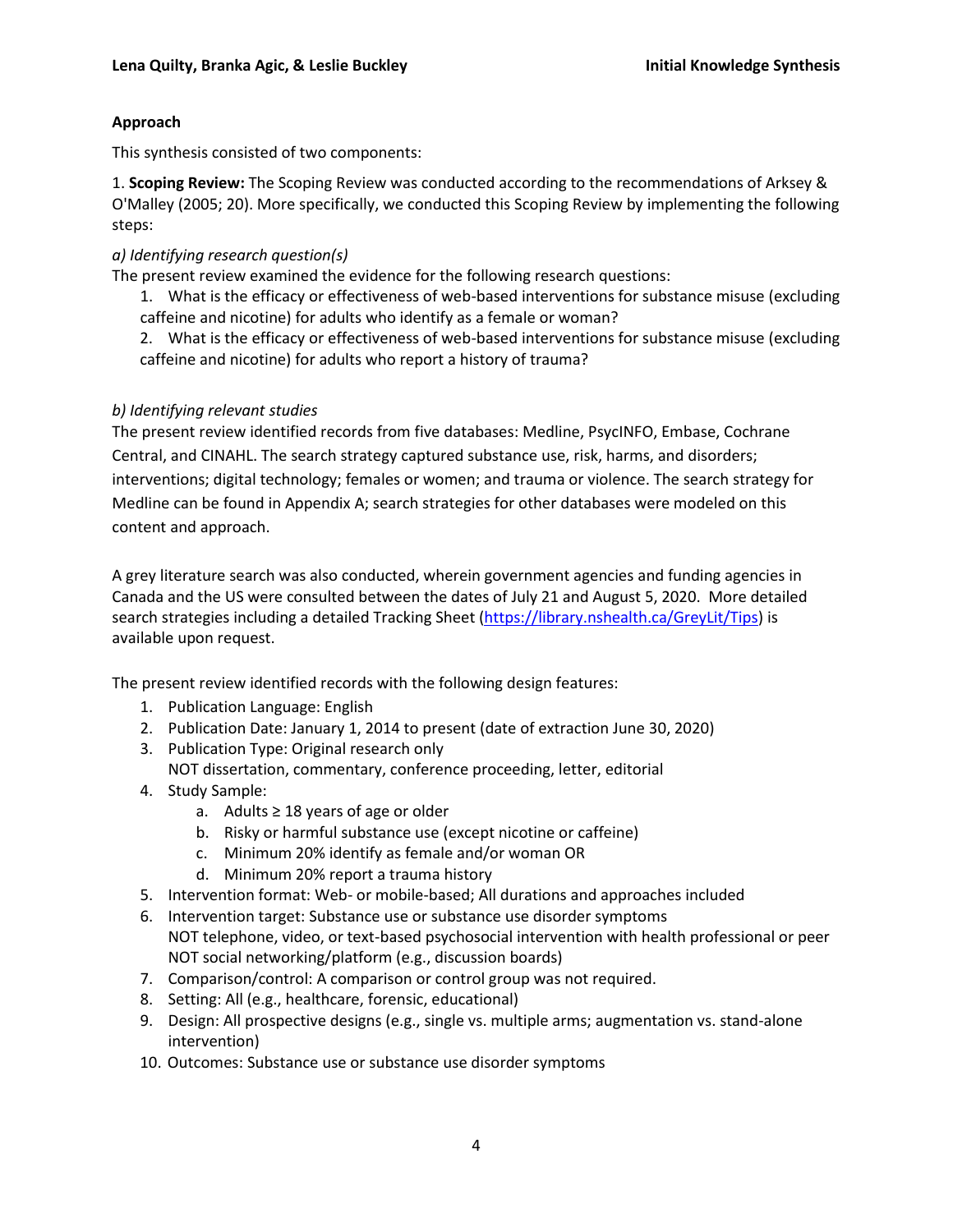## c) *Study selection*

Following the identification of all records from databases, two independent team members screened titles and abstracts of all unique records. Two independent team members then also conducted full text reviews for all remaining records. The number of records reviewed at each stage of this process, and reasons for exclusion at the full text review stage can be found in a PRISMA flow diagram in Appendix B.

## *d) Data charting*

The following data were extracted by two independent team members:

- Target addiction (e.g., substance category)
- Sample features (e.g., age, sex, nature)
- Design features (e.g., setting)
- Intervention (e.g., name of intervention, nature of intervention/control, duration)
- Outcomes (e.g., intervention effective, sex/gender-based analyses conducted)

*Future Directions*: To further increase the rigor of this review, this Scoping Review will continue to be expanded to include estimates of inter-rater reliability at each stage of the screening process, and to include ratings of study risk of bias.

**2. Resource Rating:** The rating of digital health resources was conducted following a series of steps.

## *a) Resource Identification*

Research team members identified digital health resources from the following resources:

- Scoping Review
- Hospital websites (e.g., [www.camh.ca\)](http://www.camh.ca/)
- Professional, not-for-profit, other websites (e.g., [www.cmha.ca,](http://www.cmha.ca/) [www.otn.ca,](http://www.otn.ca/) [www.amho.ca\)](http://www.amho.ca/)
- Government websites
- Curated app libraries
- Other resources (e.g., see 21)

Digital health resources were required to meet the following criteria:

- Web- or mobile-based
- Available in Canada
- Comprise 2 or more psychological and educational components including:
	- o Self-assessment
	- o Monitoring
	- o Psychoeducation
	- o Personalized Feedback
	- o Motivational enhancement
	- o Goal setting
	- o Cognitive interventions
	- o Behavioural interventions

Note: Stand-alone psychoeducational materials with no active engagement or interactivity (e.g., information sheets, infographics, videos) were not rated at this time.

#### *b) Rating Scale Development*

Research Team members identified an initial pool of 36 questions to assess whether digital health resources were characterized by the following principles of gender- and trauma-informed care: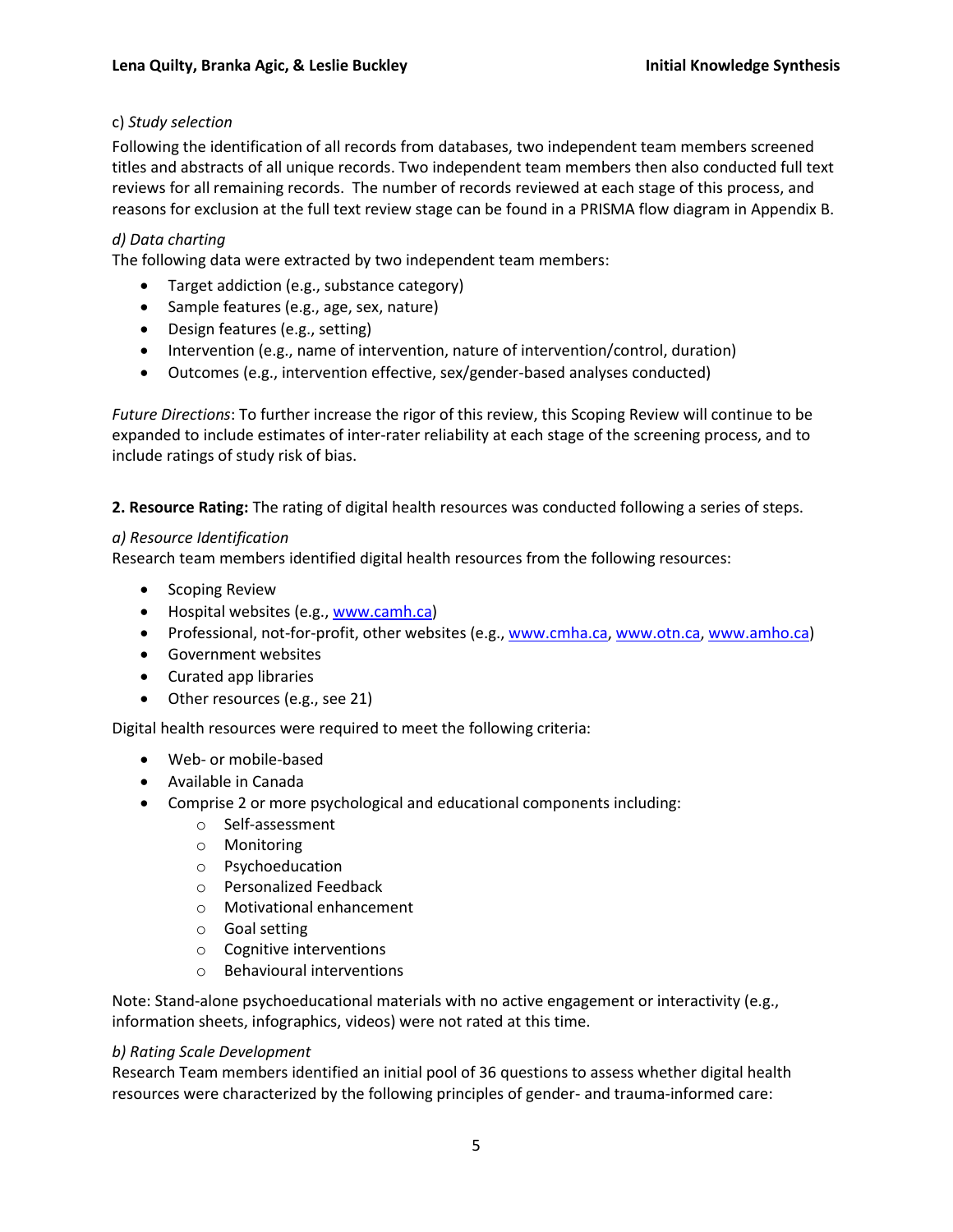#### Gender Informed Care Principles

- Consider different roles, responsibilities, and needs of gender groups
- Recognize gender fluidity
- Incorporate intersectionality
- Challenge gender power imbalances and negative stereotypes
- Include sex-informed and gender-specific information and approaches
- Support empowerment
- Improve gender equity

#### Trauma Informed Care Principles

- Trauma awareness and acknowledgement
- Safety & trustworthiness
- Choice, control, & collaboration
- Strengths-based and skills-building care & empowerment
- Cultural, historical, and gender issues

These questions were revised and reduced to 11 questions, each of which were rated according to Likert scale from "not at all present" to "strongly or very much present/characteristic." A detailed scoring key was developed to optimize inter-rater reliability, and ratings are illustrated below according to a 'stoplight' scheme to facilitate review and interpretation.

#### *c) Rating Scale Implementation*

Two independent research team members responded to rating questions, and rated each resource; discrepancies were resolved by consensus.

*Future Directions*: To increase the rigor of this review, this review will be expanded to include estimates of inter-rater reliability and the clinical components of the resources; the rating scheme itself will also be independently reviewed. All resources will receive overall ratings for the presence of evidence of effectiveness or efficacy in adults who identify as female or woman, or who endorse a history of trauma (as identified by the Scoping Review), and consistency with principles of gender- and trauma-informed care. The Knowledge User Needs Assessment feedback will inform the knowledge user products communicating the qualitative and quantitative components of this review.

#### **Interim Findings**

#### 1. **Scoping Review**

- The Scoping Review identified 121 articles.
- See Appendix C for figures summarizing Scoping Review Interim Findings.
- Study Features:
	- $\circ$  The majority of studies were conducted in the US (62%); however, a substantial proportion was also conducted in the EU and UK. Only four studies were conducted in Canada.
	- o The majority of studies focused upon alcohol use, risk, and/or harms (64%); however, a substantial proportion included a multi-substance focus, or a focus on cannabis.
	- $\circ$  Studies included a range of sample types, including clinical or patient samples, community samples, and student samples. Veteran, forensic, and other sample types were less common.
- Intervention Features: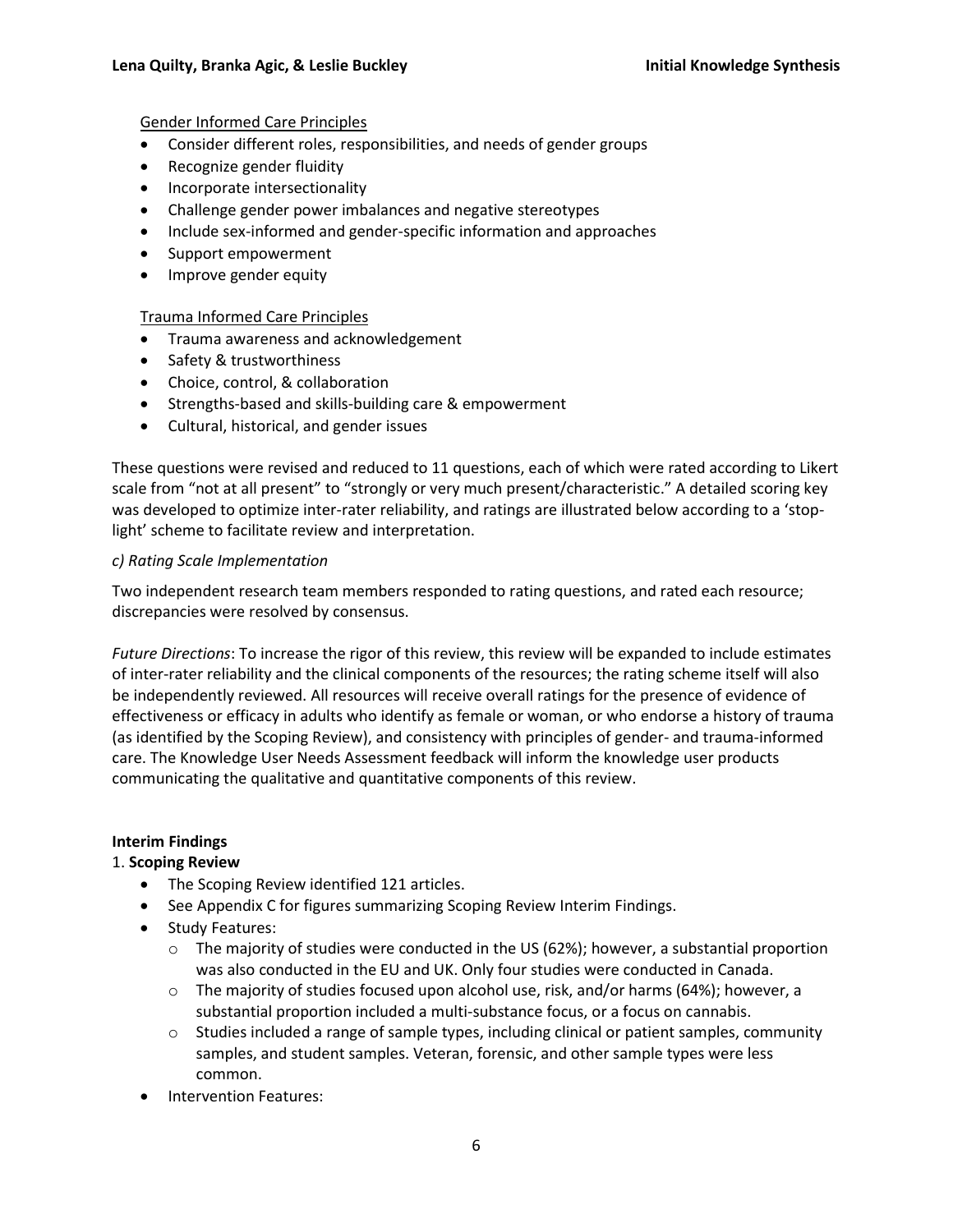- $\circ$  Digital health resources for addiction identified in the academic literature were in one of three formats: mobile applications, web-based or mobile screening and brief interventions, and web-based multimedia and multi-module intervention platforms.
- $\circ$  The majority of interventions were in the English language (79%); although a range of other languages were present as well. Only one intervention was in the French language.
- The majority of interventions were efficacious or effective (80%), or demonstrated the anticipated benefits to clinical outcomes such as substance use or harms.
	- $\circ$  The majority of studies did not conduct sex or gender-based analyses (78%) and therefore a large majority of studies did not report specifically if interventions were effective for those who identify as female or women
	- $\circ$  Few investigations (10) incorporated participants who reported a history of trauma or posttraumatic stress symptoms.
- In conclusion, empirical investigations including adults who identified as female or women generally revealed positive effects. Specifically, mobile applications and web-based platforms consistently demonstrated therapeutic benefits; more mixed results were found for the efficacy of web-based or mobile-based brief interventions.
- As a substantial proportion of investigations did not conduct sex- or gender-based analyses, evidence for efficacy or effectiveness of interventions in females or women specifically is weak.
- Some promising interventions were designed specifically for women, although these have not been evaluated in Canada.

## **2. Resource Rating**

- See Appendix D for Resource Rating Interim Findings.
- A total of 24 digital health resources for substance use concerns available in Canada were identified.
- The majority of digital health resources for addiction identified in Canadian resources reflected the same formats.
- Interim resource ratings suggested that substantial proportion of resources provide sex or gender specific information, and support empowerment at least to some degree; however, the majority of the principles of gender-informed care are not evident in these resources, particularly gender roles/needs, gender fluidity, gender equity, and intersectionality.
- Interim resource ratings suggested that the majority of resources uphold several principles of trauma informed care – specifically those relevant to safety and trustworthiness, choice, control, and collaboration, and strength-based and skills-building care and empowerment. However, other principles of trauma-informed care were less robustly represented, particularly cultural, historical, and gender issues.

## **Conclusion**

The current project represents a rapid synthesis of available evidence for digital health resources for women with addiction in Canada. This synthesis simultaneously provides promising initial support for the therapeutic benefit of digital health resources for addiction in adults who identify as female or woman, while also highlighting the following critical clinical and research priorities:

- (1) Increased sex- and gender-based analysis in empirical investigations of digital health resources
- (2) Further research on the efficacy and effectiveness of digital health resources for addiction in women in Canada specifically
- (3) Innovative digital health solutions incorporating the principles of gender- and trauma-informed care that are not represented in currently available resources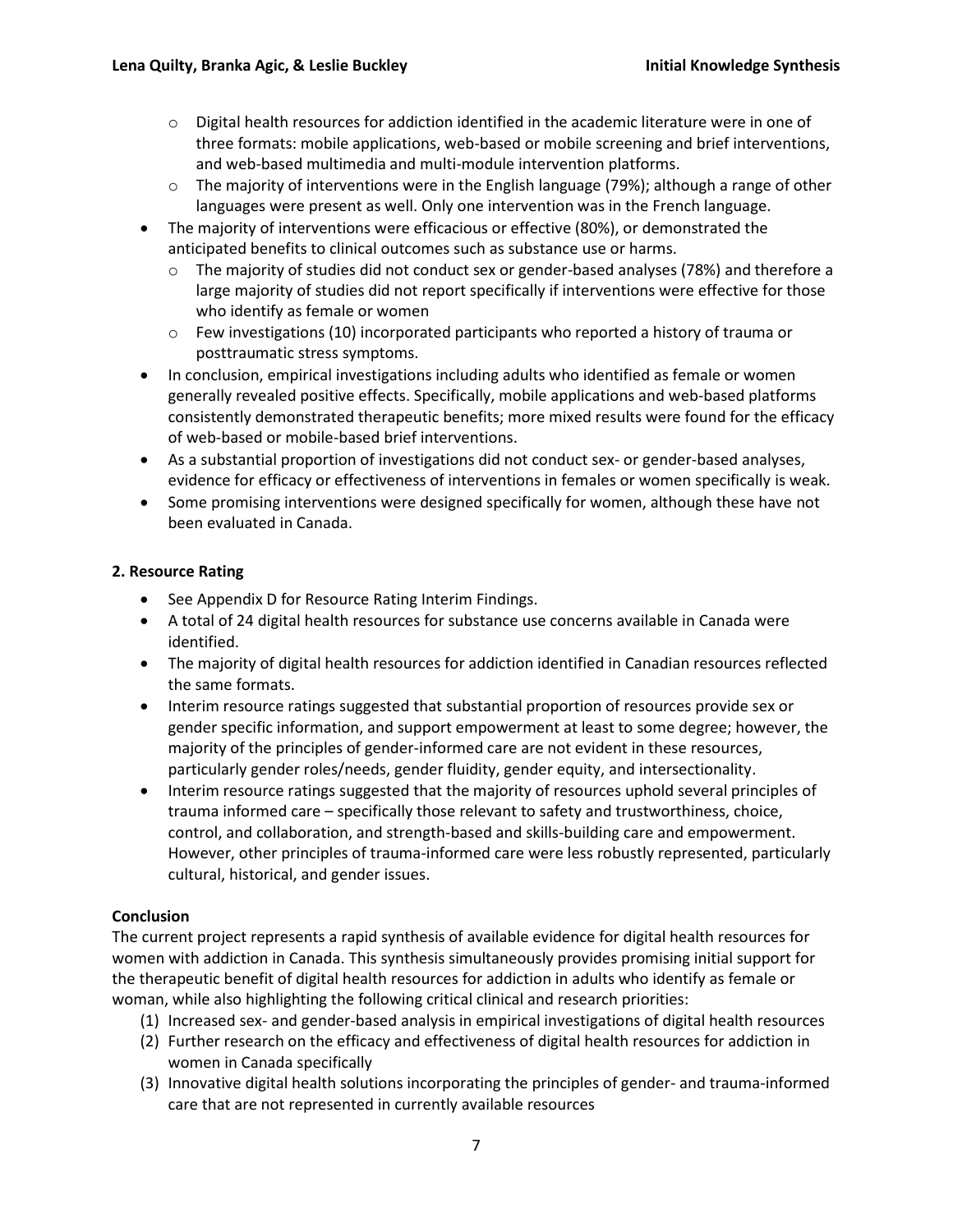#### **References**

- 1. Ialomiteanu, A. R., Hamilton, H. A., Adlaf, E. M., & Mann, R. E. (2018). CAMH Monitor e-Report: Substance Use, Mental Health and Well-Being Among Ontario Adults, 1977–2017 (CAMH Research Document Series No. 48). Toronto, ON: Centre for Addiction and Mental Health. Retrieved from http://www.camh.ca/camh-monitor
- 2. Shokoohi, M., Bauer, G. R., Kaida, A., Lacombe-Duncan, A., Kazemi, M., Gagnier, B., … Loutfy, M. (2018). Substance use patterns among women living with HIV compared with the general female population of Canada. *Drug and Alcohol Dependence*, *191*, 70–77. doi: 10.1016/j.drugalcdep.2018.06.026
- 3. Cormier, R. A., Dell, C. A., & Poole, N. (2004). Women and Substance Abuse Problems. *BMC Womens Health*, *4*(Suppl 1). doi: 10.1186/1472-6874-4-s1-s8
- 4. Shield, K. D., Taylor, B., Kehoe, T., Patra, J., & Rehm, J. (2012). Mortality and potential years of life lost attributable to alcohol consumption in Canada in 2005. *BMC Public Health*, *12*(1). doi: 10.1186/1471-2458-12-91
- 5. Popova, S., Lange, S., Poznyak, V., Chudley, A. E., Shield, K. D., Reynolds, J. N., … Rehm, J. (2019). Population-based prevalence of fetal alcohol spectrum disorder in Canada. *BMC Public Health*, *19*(1). doi: 10.1186/s12889-019-7213-3
- 6. Sword, W., Niccols, A., Yousefi-Nooraie, R., Dobbins, M., Lipman, E., & Smith, P. (2013). Partnerships Among Canadian Agencies Serving Women with Substance Abuse Issues and Their Children. *International Journal of Mental Health and Addiction*, *11*(3), 344–357. doi: 10.1007/s11469-012-9418-x
- 7. Myran, D. T., Hsu, A. T., Smith, G., & Tanuseputro, P. (2019). Rates of emergency department visits attributable to alcohol use in Ontario from 2003 to 2016: a retrospective population-level study. *Canadian Medical Association Journal*, *191*(29), doi: 10.1503/cmaj.181575
- 8. Sorge, J. T., Young, M., Maloney-Hall, B., Sherk, A., Kent, P., Zhao, J., … Ferguson, B. (2019). Estimation of the impacts of substance use on workplace productivity: a hybrid human capital and prevalence-based approach applied to Canada. *Canadian Journal of Public Health*, *111*(2), 202–211. doi: 10.17269/s41997-019-00271-8
- 9. Andréasson, S., Danielsson, A.-K., & Wallhed-Finn, S. (2013). Preferences Regarding Treatment for Alcohol Problems. *Alcohol and Alcoholism*, *48*(6), 694–699. doi: 10.1093/alcalc/agt067
- 10. Drapalski, A., Bennett, M., & Bellack, A. (2010). Gender Differences in Substance Use, Consequences, Motivation to Change, and Treatment Seeking in People With Serious Mental Illness. *Substance Use & Misuse*, *46*(6), 808–818. doi: 10.3109/10826084.2010.538460
- 11. Milligan, K., Niccols, A., Sword, W., Thabane, L., Henderson, J., Smith, A., & Liu, J. (2010). Maternal substance use and integrated treatment programs for women with substance abuse issues and their children: a meta-analysis. *Substance Abuse Treatment, Prevention, and Policy*, *5*(1). doi: 10.1186/1747-597x-5-21
- 12. Kahan, D., Lamanna, D., Rajakulendran, T., Noble, A., & Stergiopoulos, V. (2020). Implementing a trauma‐informed intervention for homeless female survivors of gender‐based violence: Lessons learned in a large Canadian urban centre. *Health & Social Care in the Community*, *28*(3), 823– 832. doi: 10.1111/hsc.12913
- 13. Nesvåg, S., & Mckay, J. R. (2018). Feasibility and Effects of Digital Interventions to Support People in Recovery From Substance Use Disorders: Systematic Review. *Journal of Medical Internet Research*, *20*(8). doi: 10.2196/jmir.9873
- 14. Elison, S., Davies, G., & Ward, J. (2015). Effectiveness of Computer-Assisted Therapy for Substance Dependence Using Breaking Free Online: Subgroup Analyses of a Heterogeneous Sample of Service Users. *JMIR Mental Health*, *2*(2). doi: 10.2196/mental.4355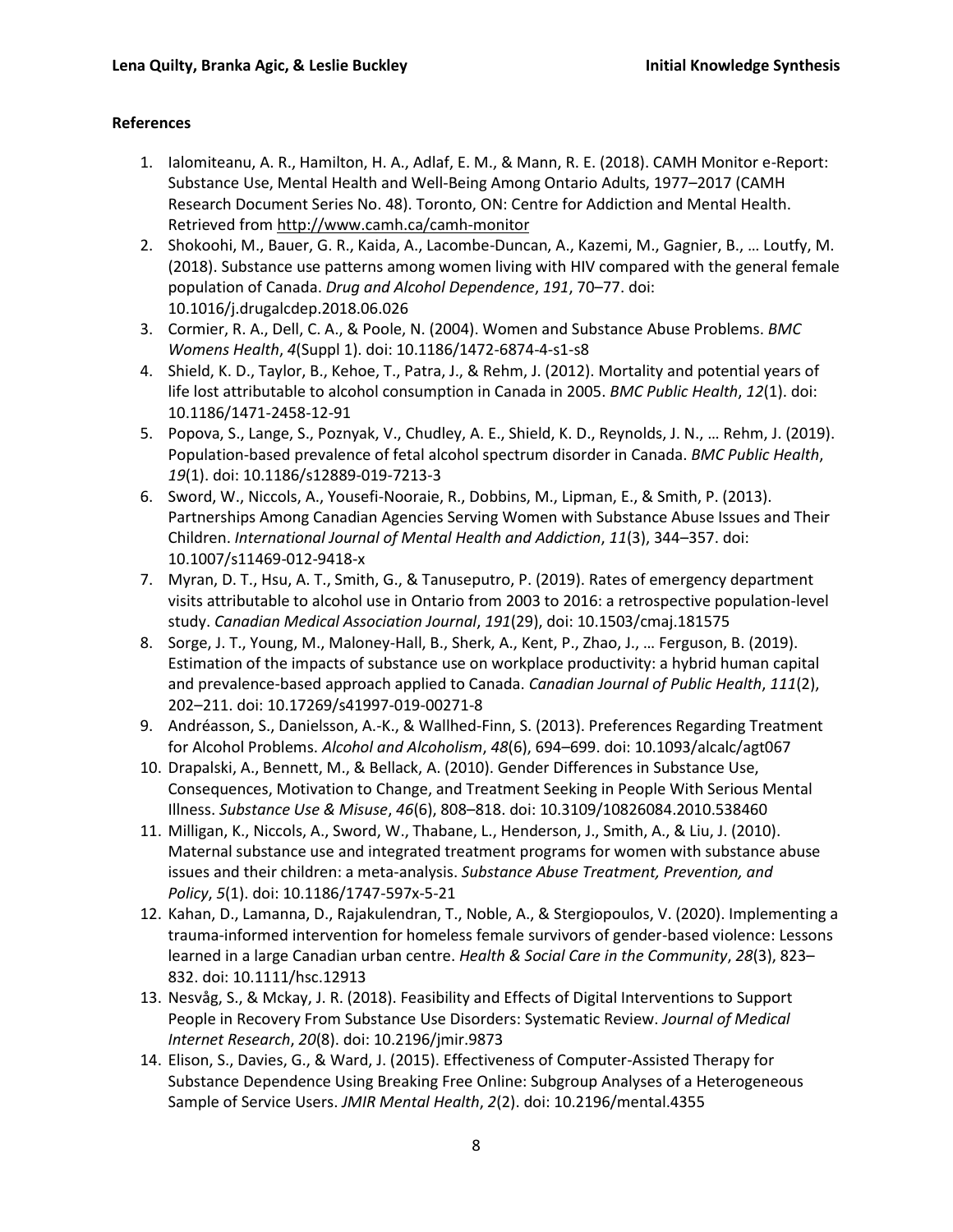- 15. Sinha, C., & Schryer-Roy, A. M. (2018). Digital health, gender and health equity: invisible imperatives. *Journal of Public Health*, *40*(suppl\_2), ii1–ii5. doi: 10.1093/pubmed/fdy171
- 16. Stinson, J., Wolfson, L., & Poole, N. (2020). Technology-Based Substance Use Interventions: Opportunities for Gender-Transformative Health Promotion. *International Journal of Environmental Research and Public Health, 17*(3), 992. doi: 10.3390/ijerph17030992
- 17. Sugarman, D. E., Meyer, L. E., Reilly, M. E., & Greenfield, S. F. (2019). Feasibility and Acceptability of a Web-Based, Gender-Specific Intervention for Women with Substance Use Disorders*. Journal of Womens Health.* doi: 10.1089/jwh.2018.7519
- 18. Saraiya, T. C., Swarbrick, M., Franklin, L., Kass, S., Campbell, A. N., & Hien, D. A. (2020). Perspectives on trauma and the design of a technology-based trauma-informed intervention for women receiving medications for addiction treatment in community-based settings. *Journal of Substance Abuse Treatment*, *112*, 92–101. doi: 10.1016/j.jsat.2020.01.011
- 19. American Psychiatric Association (n.d.). Why Rate Mental Health Apps? Retrieved from https://www.psychiatry.org/psychiatrists/practice/mental-health-apps/why-rate-mental-healthapps
- 20. Arksey, H., & O'Malley, L. (2005). Scoping studies: towards a methodological framework. *International Journal of Social Research Methodology*, *8*(1), 19–32. doi: 10.1080/1364557032000119616
- 21. Strudwick, G., McLay, D.W., Currie, L.M., Thomson, N., Maillet, E., Campbell, J., Miller, A., Shin, H.D., Strong, V. (2020). Digital Mental Health Tools: Resources to Support Mental Health Clinical Practice. Centre for Addiction and Mental Health: Toronto, ON.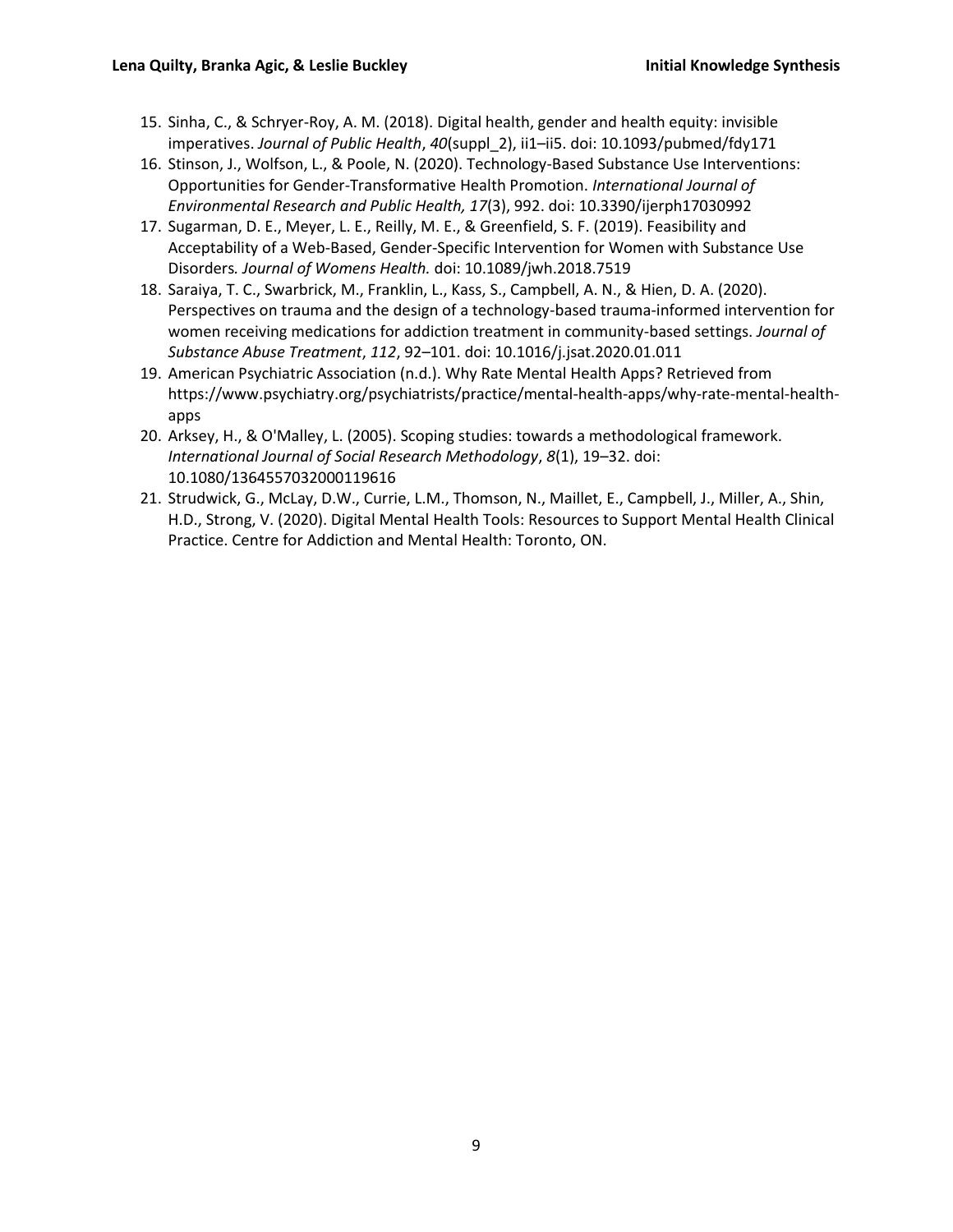#### **Appendix A: Search Strategy for Medline**

Database: Ovid MEDLINE(R) ALL <1946 to June 29, 2020>

Search Strategy:

1. exp Substance-Related Disorders/

2. ((drug\* or substance\*) adj2 (abus\* or addict\* or depend\* or misus\* or "use" or dependen\* or

disorder\*)).mp.

3. ((alcohol\* adj2 (abus\* or addict\* or depend\* or misus\* or "use" or dependen\* or disorder\*)) or alcoholic\* or alcoholism).mp.

- 4. exp Cannabis/
- 5. exp Hallucinogens/
- 6. exp Phencyclidine/
- 7. exp Analgesics, Opioid/
- 8. exp "Hypnotics and Sedatives"/
- 9. exp Central Nervous System Stimulants/
- 10. exp Amphetamine/
- 11. exp Anti-Anxiety Agents/
- 12. exp Illicit Drugs/
- 13. exp Cocaine/
- 14. (abus\* or addict\* or depend\* or disorder\* or harm\* or problem\$ or misus\* or "use").mp.

15. (((alcohol\* or drug\$ or cannab\* or marijuana\$ or marihuana\$ or bhang\$ or ganja\$ or hashish\$ or hemp\$ or hallucinogen\* or inhal\* or phencyclidine\$ or opioid\$ or opiate\$ or hypnotic\$ or sedativ\* or anxiolytic\$ or (anti-anxiet\* adj (drug\$ or agent\$)) or depressant\$ or stimulant\$ or amphetamine\$ or cocaine\$ or analgesic\* or heroin) adj2 (abus\* or addict\* or depend\* or disorder\* or harm\* or problem\* or misus\* or non-medical\* or nonmedical\* or "use")) or (((street drug\$ or heroin or IV) adj3 drug\$) or (intravenous adj3 drug\$)) or (illicit drug\$ or "recreational drug" or "recreational drugs" or benzo\$)).mp. 16. or/1-3 [i) substance use disorders]

- 17. ((or/4-13) and 14) or 15 [ii) substance use disorders]
- 18. exp Internet/
- 19. Mobile Applications/
- 20. Technology/
- 21. Internet-Based Intervention/
- 22. Computers/
- 23. exp Computers, Handheld/
- 24. user-computer interface/
- 25. Online Systems/
- 26. Self Care/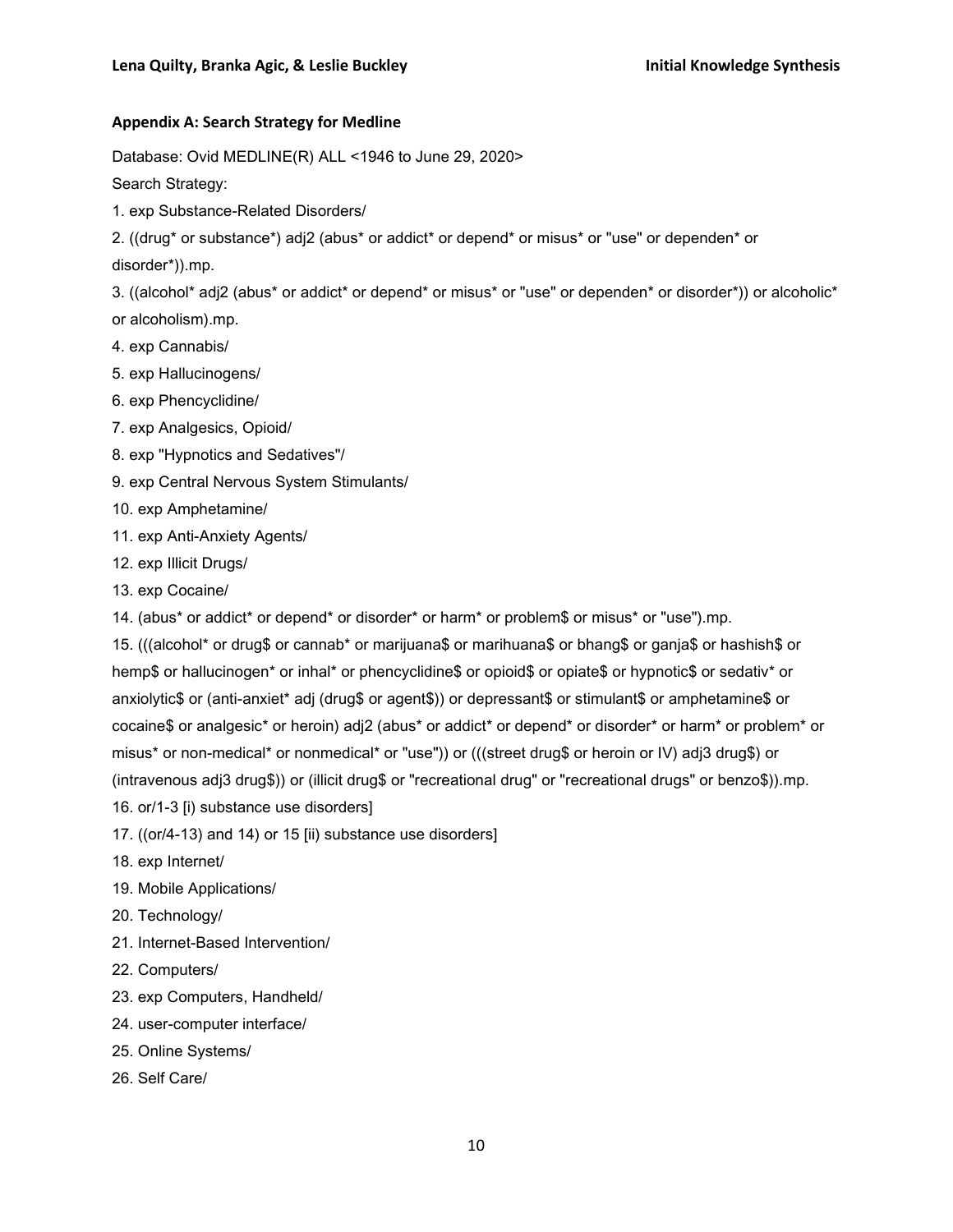27. (intervention\$ or self-help\* or selfhelp\* or self-car\* or selfcar\* or platform\$ or psychiatr\* or pscyhos?s\$ or psychotherap\* or psycho-educat\* or psychoeducat\* or treatment\$ or mhealth or m-health or (mobile adj health)).mp.

28. (((app or apps or computer\* or digital\* or ehealth or e-health or electronic or internet\* or Mhealth or "m health" or mobile or online or on-line or smartphone or smart-phone or technology or web\* or virtual\*) adj3 (intervention\$ or module\* or self-help\* or selfhelp\* or self-car\* or selfcar\* or platform\$ or program\* or psychiatr\* or pscyhos?s\$ or psycho-educat\* or psychoeducat\* or resource\$ or treatment\$)) or (mhealth or m-health or (mobile adj health))).mp.

- 29. ((or/18-25) and (or/26-27)) or 28 [digital health interventions]
- 30. Female/ and (exp Adult/ or adult\$.mp.)
- 31. female\$.mp. and (exp Adult/ or adult\$.mp.)
- 32. Women/
- 33. battered women/
- 34. pregnant women/
- 35. Mothers/
- 36. (wom?n\$ or mother\* or maternal\* or pregnan\*).mp.
- 37. exp "Trauma and Stressor Related Disorders"/
- 38. exp Violence/
- 39. exp Sex Offenses/

40. (trauma\* or abus\* or assault\* or post-trauma\* or postrauma\* or PTSD or rape or raped or violen\* or crime\$).mp.

- 41. exp crime victims/
- 42. exp Survivors/
- 43. (sufferer\$ or surviv\* or victim\$).mp.
- 44. or/30-36 [women]
- 45. or/37-40 [trauma concept]
- 46. or/41-43 [survivor concept]
- 47. 45 and 46 [trauma survivors]
- 48. or/16-17 [substance use disorders]
- 49. 29 [digital health interventions]
- 50. 44 or 47 [women or trauma survivors]
- 51. 48 and 49 and 50
- 52. (comment or editorial or interview or news or newspaper article).pt.
- 53. 51 not 52
- 54. limit 53 to yr="2014 -Current"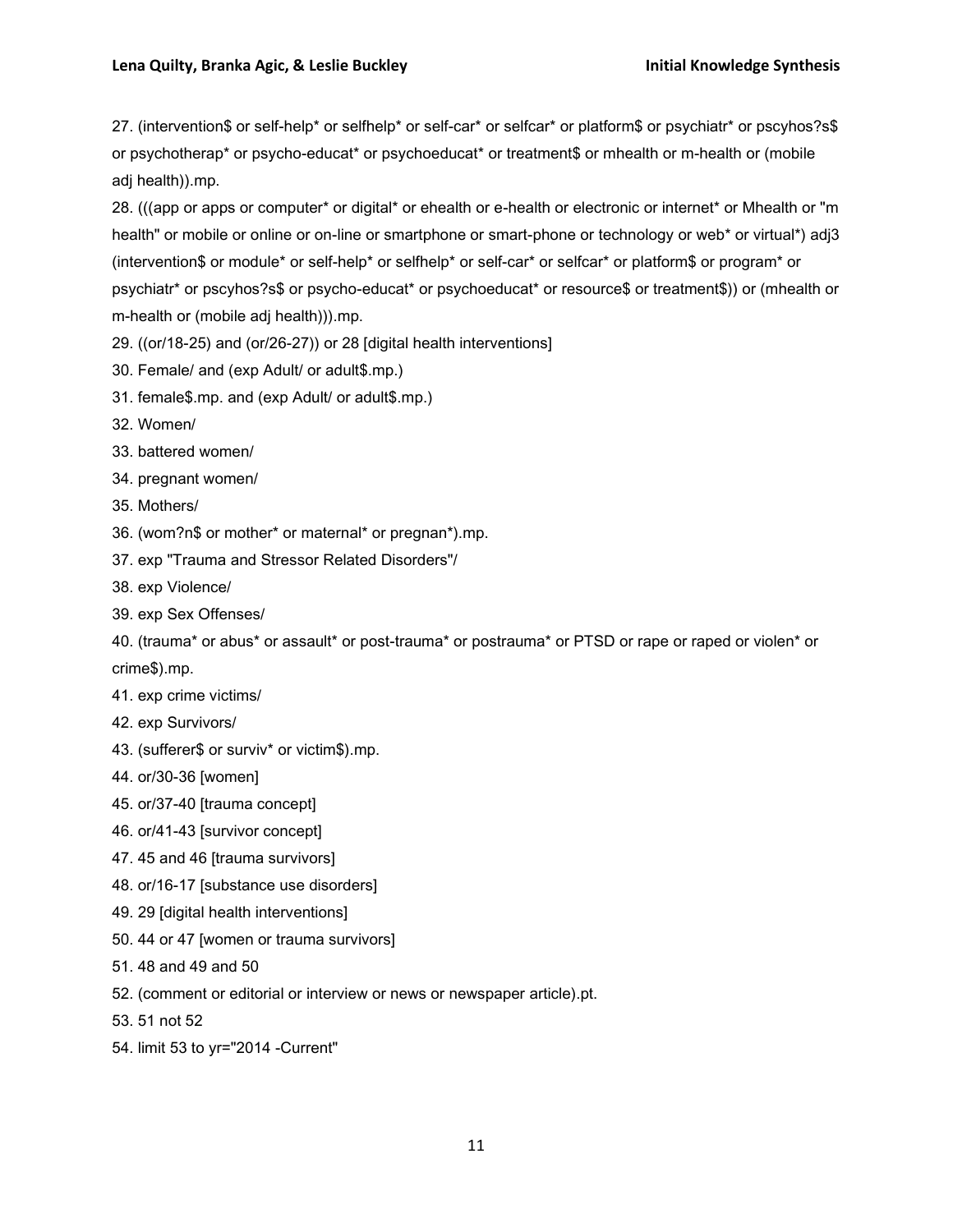#### **Appendix B: PRISMA 2009 Flow Diagram**

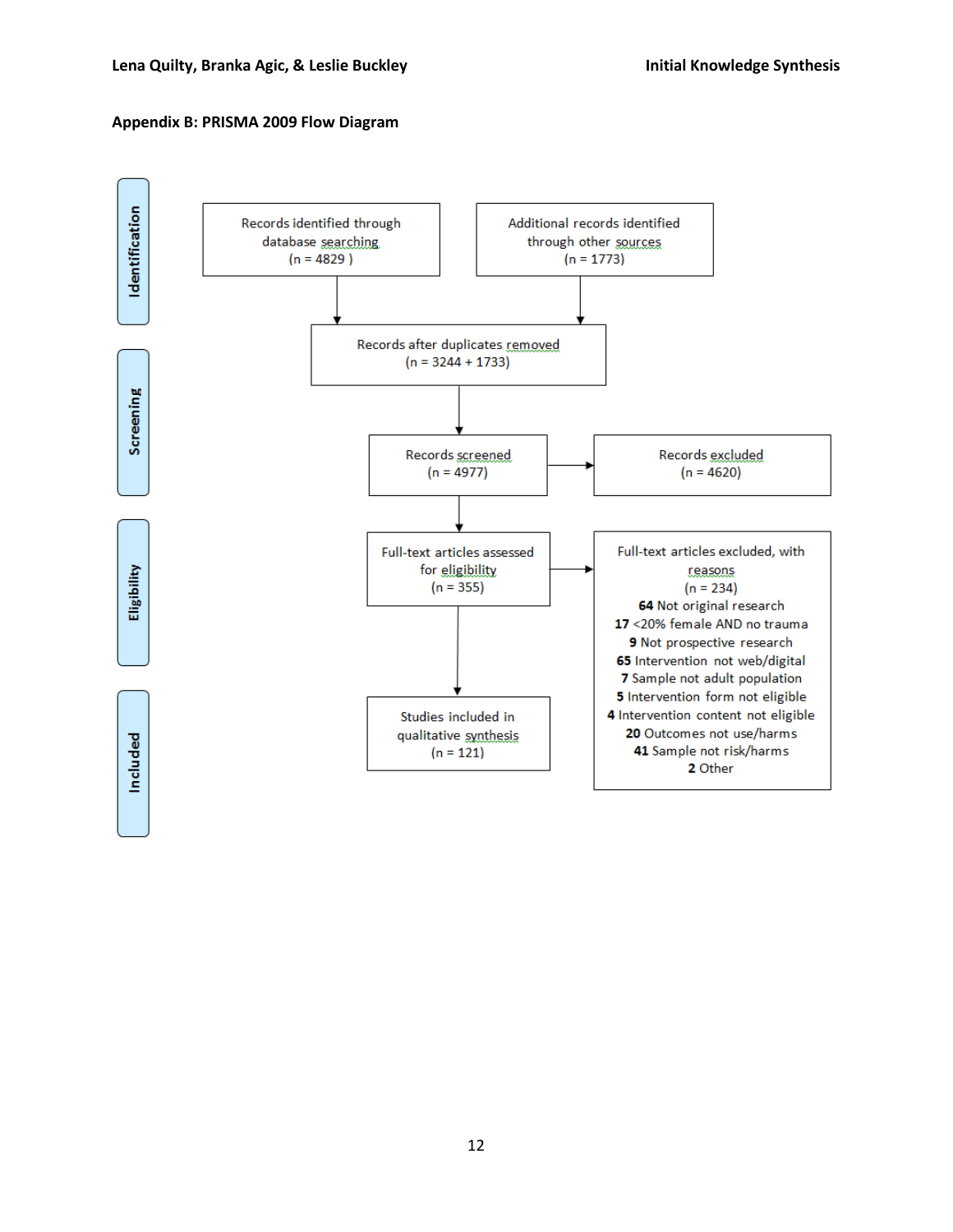## **Appendix C: Scoping Review Interim Results**

a) Study Origin & Design





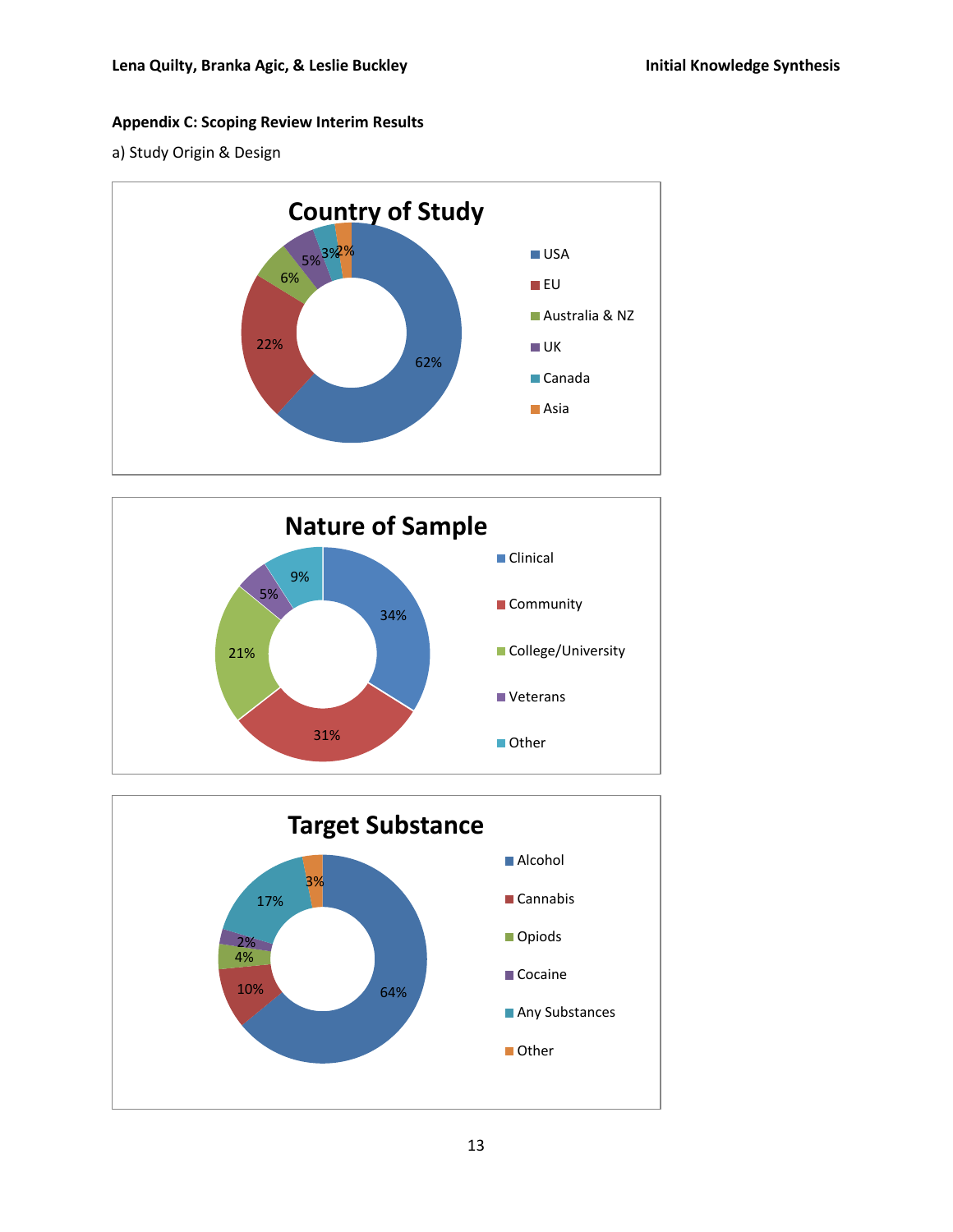## (b) Intervention Features



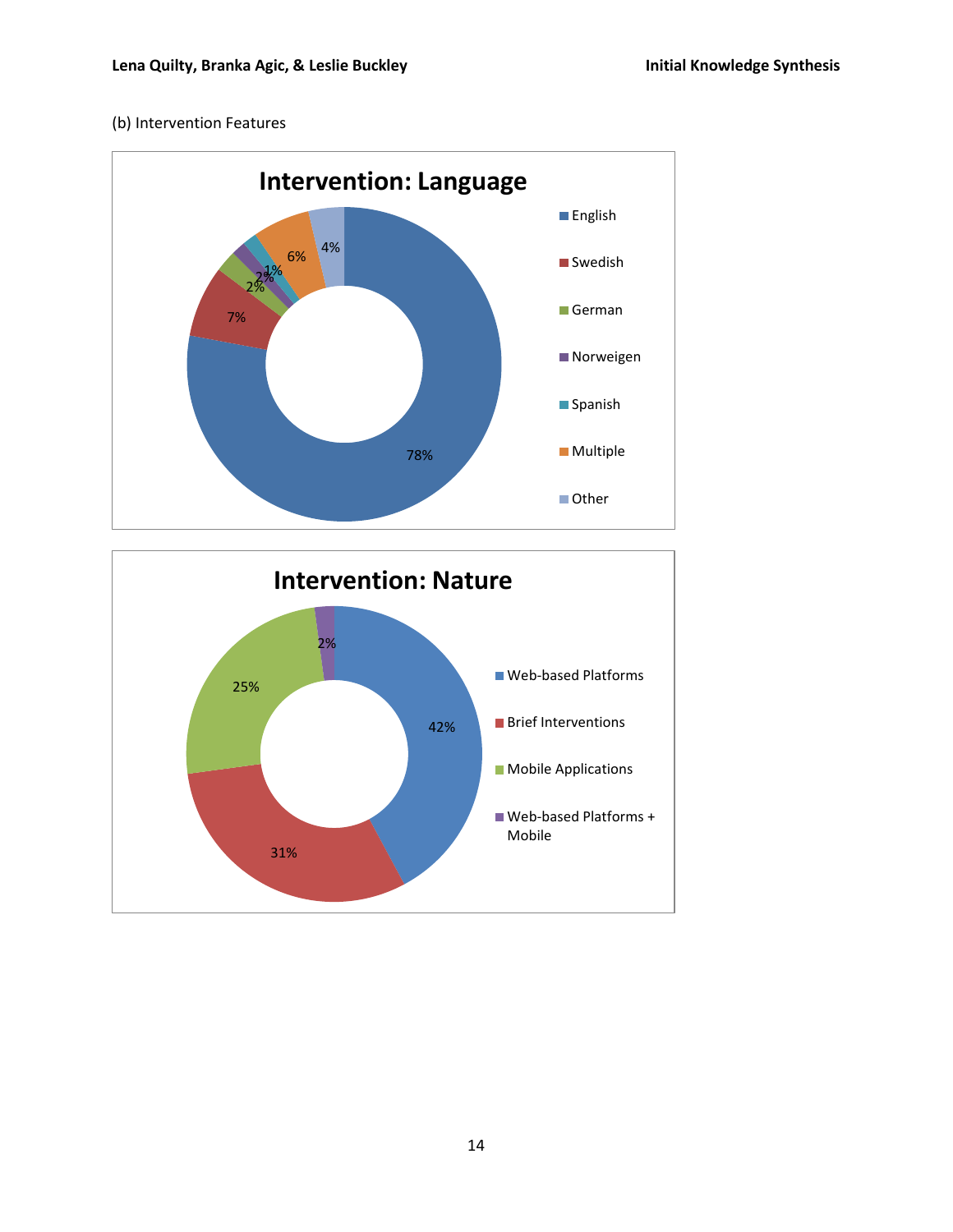c)



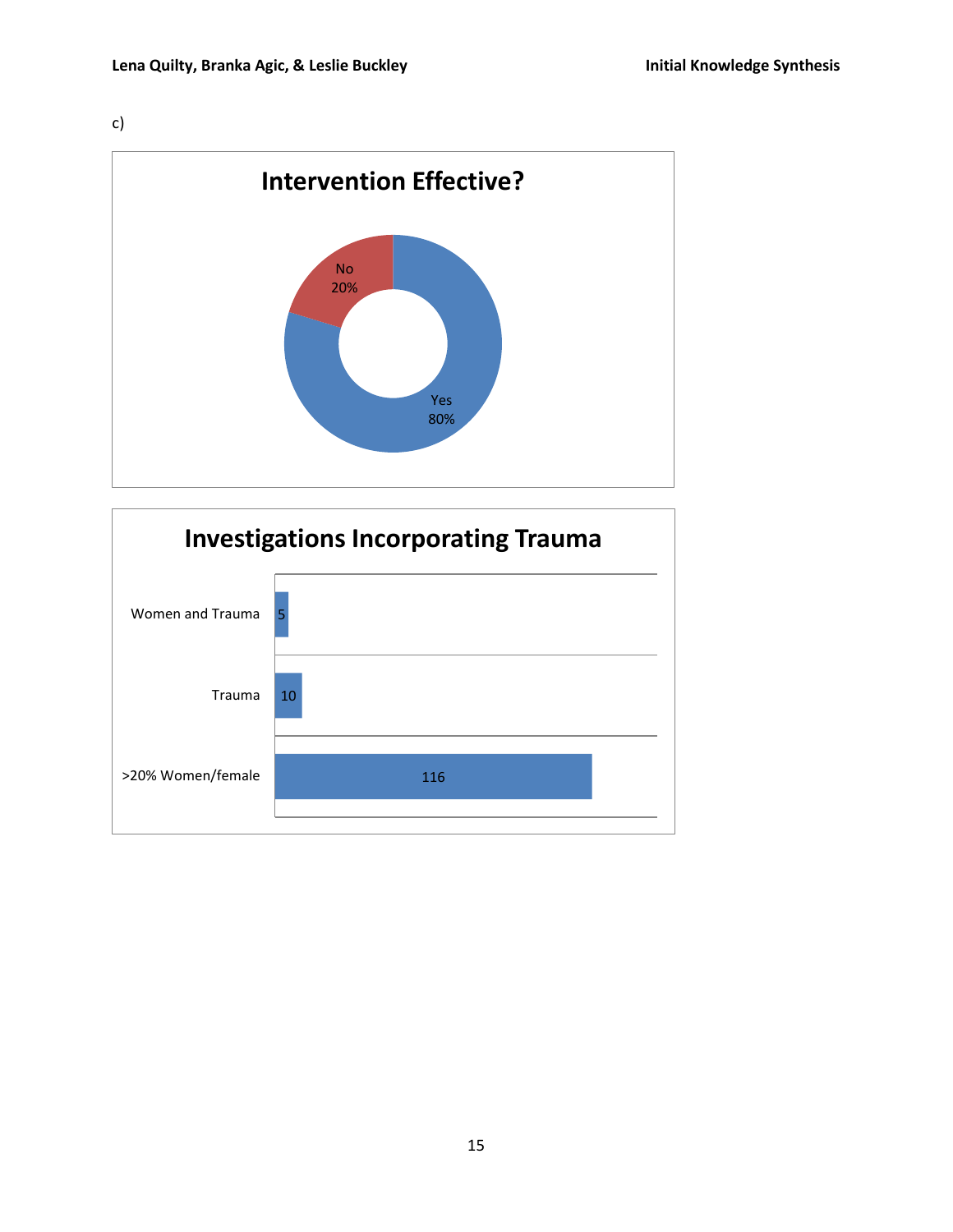

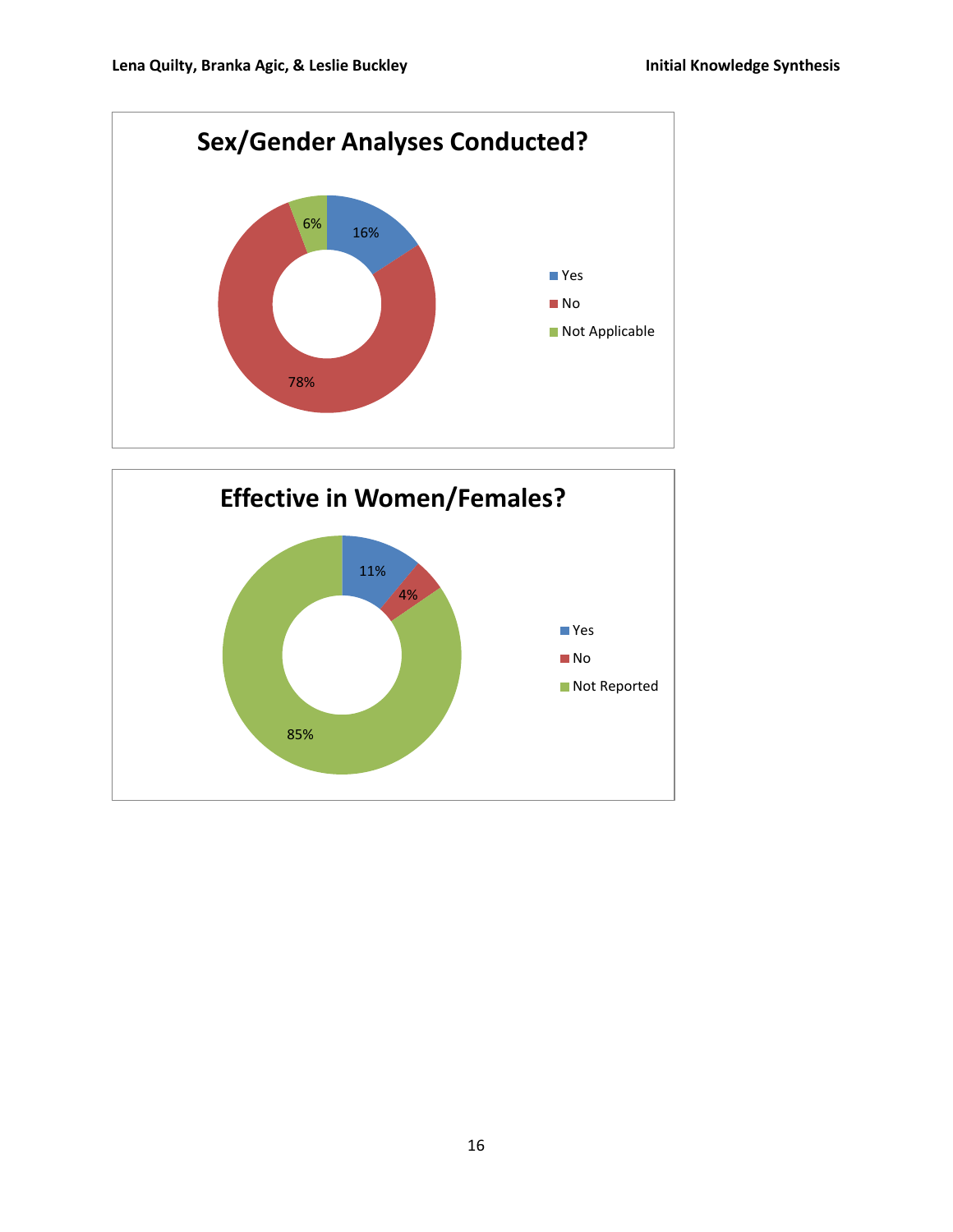# **Appendix D: Interim Resource Rating Results**

# **Gender Informed-Care Principles:**

|                                  | Consider roles,                |                              | Challenge              | Include sex- &                   |                        |                |                                  |                       |
|----------------------------------|--------------------------------|------------------------------|------------------------|----------------------------------|------------------------|----------------|----------------------------------|-----------------------|
| Intervention                     | responsibilities<br>& needs of | Recognize<br>gender fluidity | gender<br>imbalances & | gender-specific<br>information & | Support<br>empowerment | Improve gender | Incorporate<br>Intersectionality | Overall GIC<br>Rating |
|                                  | gender groups                  |                              | stereotypes            | approaches                       |                        | equity         |                                  |                       |
| <b>BFO</b>                       |                                | $\bullet$                    | $\bullet$              |                                  |                        |                |                                  |                       |
|                                  |                                |                              |                        |                                  |                        |                |                                  |                       |
| <b>CBT4CBT</b>                   |                                |                              |                        |                                  |                        |                |                                  |                       |
| <b>E-CHUG</b>                    |                                |                              |                        |                                  |                        |                |                                  |                       |
| <b>E-TOKE</b>                    |                                |                              |                        |                                  |                        |                |                                  |                       |
| CheckUp &<br><b>Choices</b>      |                                |                              |                        |                                  |                        |                |                                  |                       |
| <b>VetChange</b>                 |                                |                              |                        |                                  |                        |                |                                  |                       |
| <b>Daybreak</b>                  |                                |                              |                        |                                  |                        |                |                                  |                       |
| SoberTool                        |                                |                              |                        |                                  | $\bullet$              |                |                                  |                       |
| <b>Down Your</b><br><b>Drink</b> |                                |                              |                        |                                  |                        |                |                                  |                       |
| <b>Sober Grid</b>                |                                |                              |                        |                                  |                        |                |                                  |                       |
| <b>Step Away</b>                 |                                |                              |                        |                                  |                        |                |                                  |                       |
| Alcooquiz                        |                                |                              |                        |                                  |                        |                |                                  |                       |
| Alcohol 101<br>Plus™             |                                |                              |                        |                                  |                        |                |                                  |                       |
| Alcohol-Wise                     |                                |                              |                        |                                  |                        |                |                                  |                       |
| <b>ALC-EBP</b>                   |                                |                              |                        |                                  |                        |                |                                  |                       |
| <b>Saying When</b>               |                                |                              |                        |                                  |                        |                |                                  |                       |
| <b>Breakingtheice</b>            |                                |                              |                        |                                  |                        |                |                                  |                       |
| recoveryBOX                      |                                |                              |                        |                                  |                        |                |                                  |                       |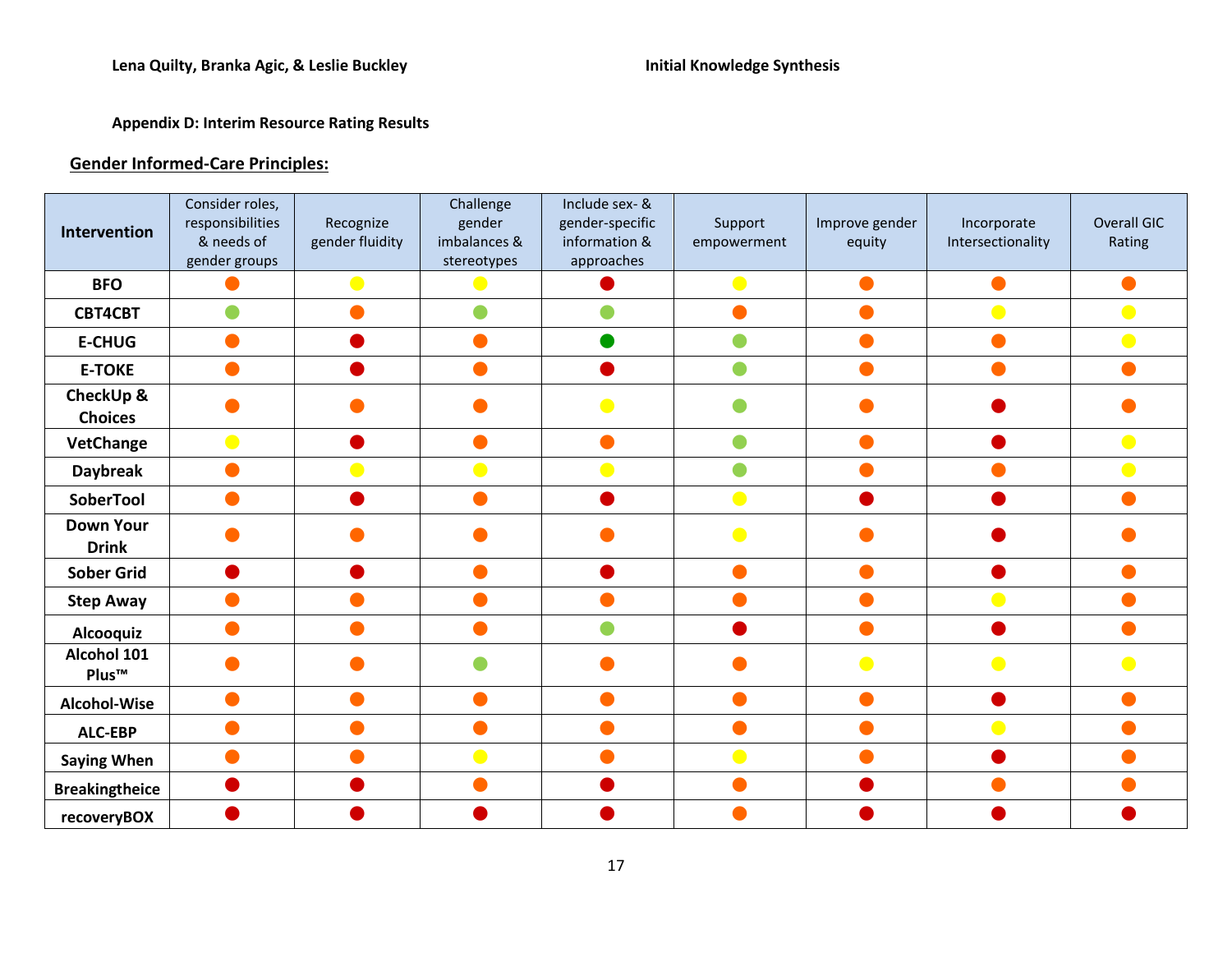| I Am Sober             |  |  |  |  |
|------------------------|--|--|--|--|
| DrinkControl-          |  |  |  |  |
| <b>Drink Tracker</b>   |  |  |  |  |
| <b>AlcoDroid</b>       |  |  |  |  |
| <b>Alcohol</b>         |  |  |  |  |
| <b>Tracker</b>         |  |  |  |  |
| <b>First Nations</b>   |  |  |  |  |
| Health                 |  |  |  |  |
| Authority              |  |  |  |  |
| Nomo –                 |  |  |  |  |
| <b>Sobriety Clocks</b> |  |  |  |  |
| <b>Evolution</b>       |  |  |  |  |
| Health                 |  |  |  |  |

# **Trauma Informed-Care Principles:**

| Intervention                | Trauma awareness<br>X,<br>acknowledgement | Safety &<br>trustworthiness | Choice, control &<br>collaboration | Strengths-based &<br>skills-building care<br>& empowerment | Cultural, historical<br>& gender issues | <b>Overall TIC Rating</b> |
|-----------------------------|-------------------------------------------|-----------------------------|------------------------------------|------------------------------------------------------------|-----------------------------------------|---------------------------|
| <b>BFO</b>                  |                                           |                             |                                    |                                                            |                                         |                           |
| <b>CBT4CBT</b>              |                                           |                             |                                    |                                                            |                                         |                           |
| <b>E-CHUG</b>               |                                           |                             |                                    |                                                            |                                         |                           |
| <b>E-TOKE</b>               |                                           |                             |                                    |                                                            |                                         |                           |
| CheckUp &<br><b>Choices</b> |                                           |                             |                                    |                                                            |                                         |                           |
| VetChange                   |                                           |                             |                                    |                                                            |                                         |                           |
| <b>Daybreak</b>             |                                           |                             |                                    |                                                            |                                         |                           |
| SoberTool                   |                                           |                             |                                    |                                                            |                                         |                           |
| <b>Down Your Drink</b>      |                                           |                             |                                    |                                                            |                                         |                           |